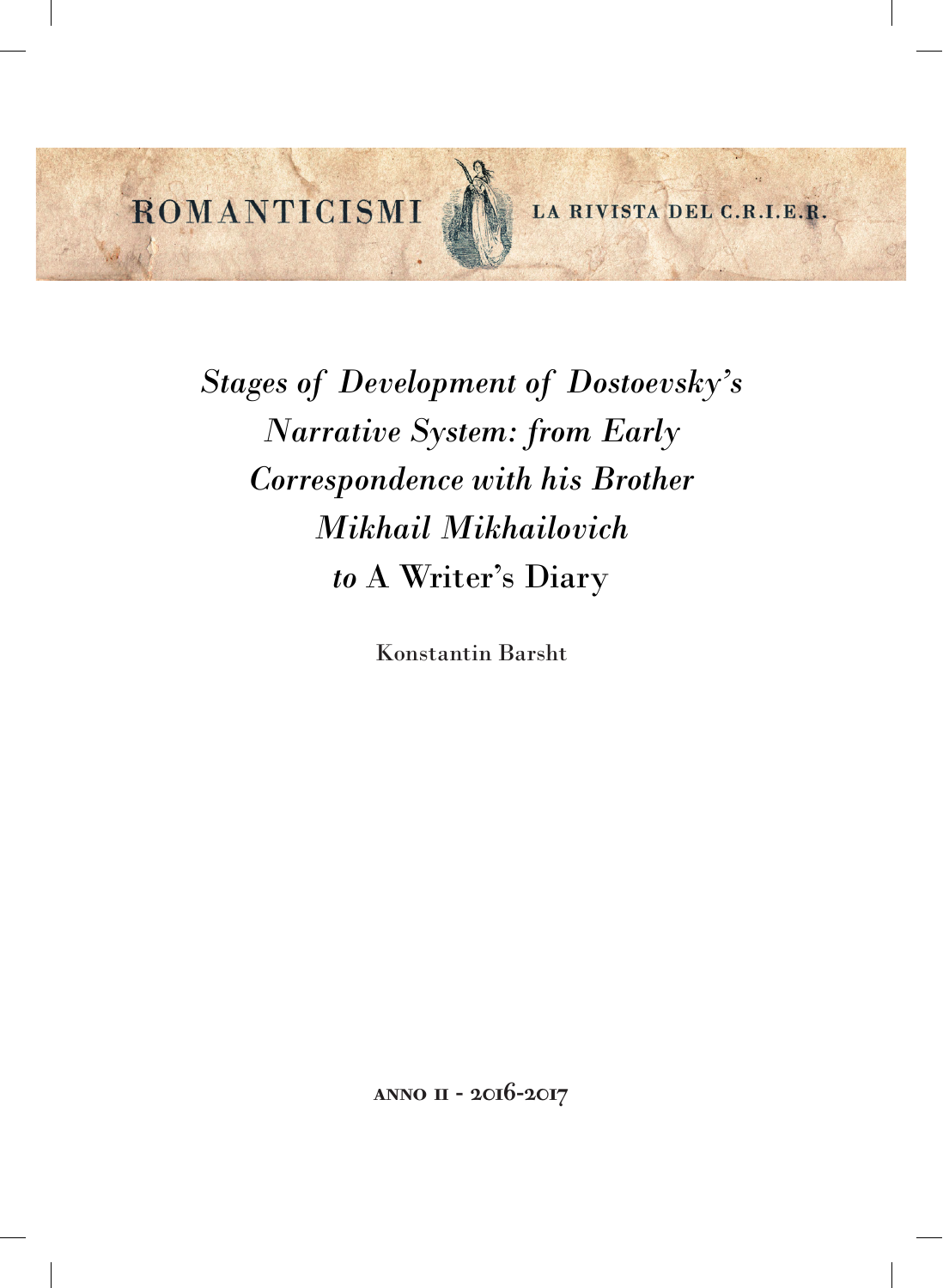## **stages of development of dostoevsky's narrative system: from early correspondence with his brother mikhail mikhailovich to** *a writer's diary*

### Konstantin Barsht (*The Pushkin House*, Saint-Petersburg) konstantin\_barsht@pushdom.ru

**riassunto**: Oggetto del saggio sono le tappe in cui si evolve il sistema narrativo dostoevskiano lungo l'arco della sua intera opera. Come punto di partenza cruciale si identifica la ricca corrispondenza tra Fëdor Dostoevskij e il fratello maggiore nel periodo precedente all'esordio letterario, avvenuto nel 1846 con il romanzo epistolare *Povera gente*. Infatti, pur derivando da ricca tradizione letteraria che Dostoevskij aveva ben presente, la forma epistolare del romanzo è debitrice alle strategie narrative elaborate nelle lettere reali indirizzate al fratello. *Povera gente* rappresenta l'esaurirsi di questa soluzione narrativa in nome del passaggio dalla prima alla terza persona; nelle opere successive lo scrittore cercherà delle modalità per fare emergere la dialogicità implicita nell'epistolario, sperimentando vari tipi di rapporto "mittente-destinatario", e in particolare, con il *Sosia*, trasferendo quel rapporto in un unico personaggio, sdoppiato in personalità opposte.

**abstract**: The object of this essay are the stages in the progress of the narrative system in Dostoevsky's work during his whole literary career. The crucial starting point is determined by the rich correspondence between Fyodor Dostoevsky and his older brother in the period that precedes his literary beginnings, which started in 1846 with the epistolary novel *Poor Folk*. Even though it came from a rich literary tradition that Dostoevsky knew very well, the epistolary form of the novel owes a lot to the narrative strategies that he elaborated in the real letters addressed to his brother. *Poor Folk* represents also the end of this narrative device by passing from the first to the third person; in his following literary works, the writer will try to adopt some new strategies in order to emphasise the dialogicality, which is implicit in his letters, experimenting different types of relationships "sender-addressee", and in particular, with *The Double*, shifting this type of relationship inside one single character, split into two opposite personalities.

**parole chiave**: Fëdor M. Dostoevskij, Michail M. Dostoevskij, corrispondenza, strategie narrative, *Povera gente, Il Sosia* 

**key words**: Fëdor M. Dostoevsky, Mikhail M. Dostoevsky, correspondence, narrative strategies, *Poor Folk, The Double*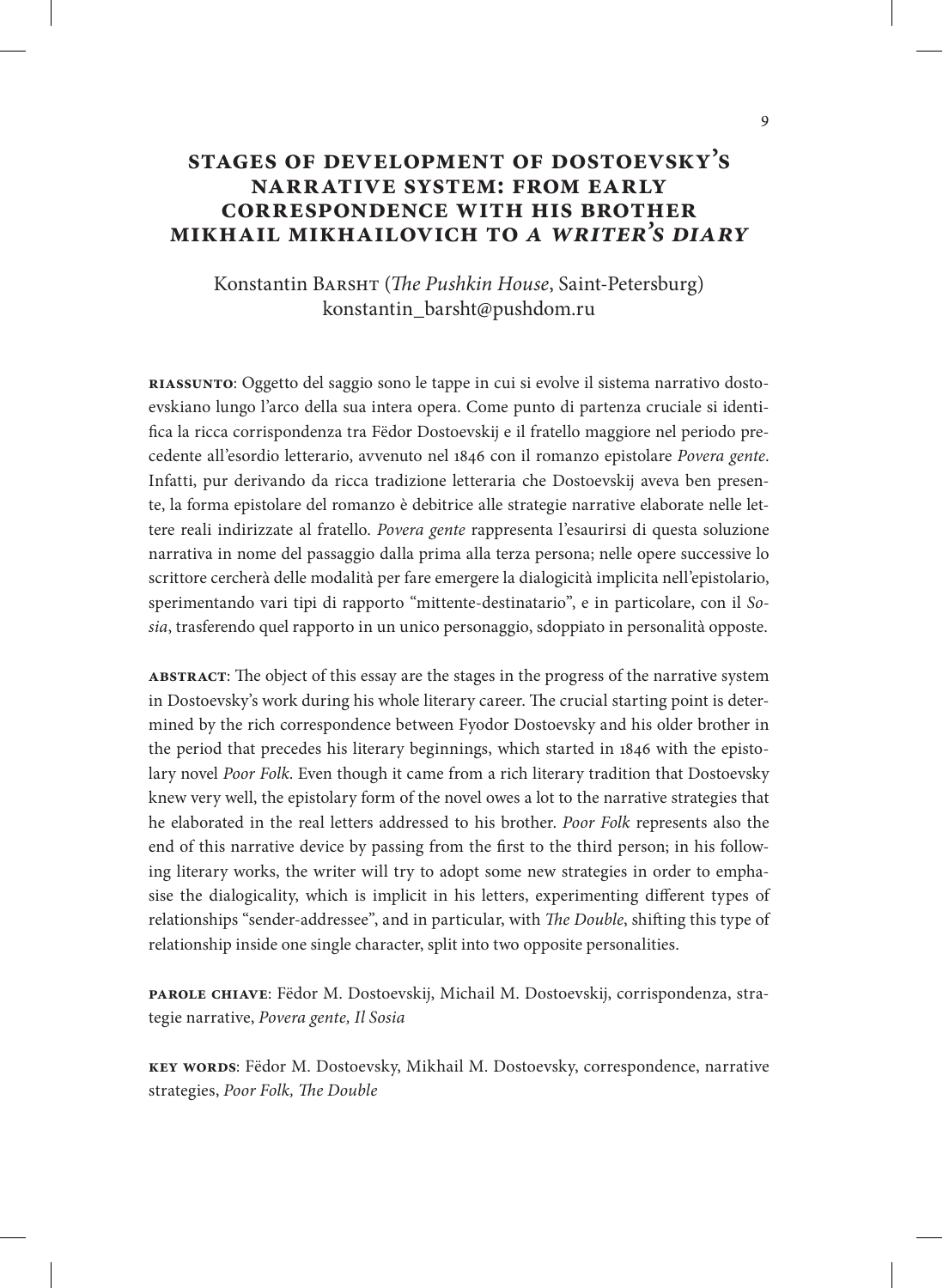# **stages of development of dostoevsky's narrative system: from early correspondence with his brother mikhail mikhailovich to** *a writer's diary*

Konstantin BARSHT (*The Pushkin House*, Saint-Petersburg)

The first work of a writer, independently from how gifted they are, is created by a literary amateur in a state of limbo and devoid of their reader. This is why of particular significance for interpreting the genre of the first work are the general motives that determine the very attempt of creating a fictional text and the commencement of an artistic and aesthetic dialogue with an unfamiliar reader. The form that encapsulates the process of development and growth of a young author's self-awareness plays a crucial role for his further creative endeavors. For the authors of sentimental epistolary novels (Voltaire, Rousseau, Richardson etc.) the form of their works was only 'shaded' by their actual genre prototype, the letter, at the same time being dramatically alienated from any real letters written by someone. This was not the case with Dostoevsky. The letters written by him while his novel *Poor Folk* was actually being designed made a direct impact on the choice of the form of his first work. And while the above mentioned authors of sentimental novels deliberately chose the epistolary form for their texts, Dostoevsky's modus of writing, being the basic way of selfexpression during these years, defined the genre which was adequate to his creative goals.

According to Andrey Mikhailovich Dostoevsky, the brothers Fyodor and Mikhail were fond of literature from early ages: by the age of 16 both had known all Pushkin's poems by heart, reread Karamzin's *History of the Russian State* several times, learnt Zhukovsky's ballads, read the newest French and English writers (Balzac, Sue, Hugo, Maturin, Dumas), as well as Russian authors (Zagoskin, Lazhechnikov, Masalsky, Begichev). They were particularly keen on Walter Scott, and also read Veltman, Narezhny, Polevoy, Derzhavin.<sup>1</sup> The brothers enjoyed reciting poetry and sharing what they had read and/or created, being in constant search of the ap-

1 *Dostoevsky v vospominaniyakh sovremennikov*, vol. 1, Moskva, Nauka, 1990, p. 84-87.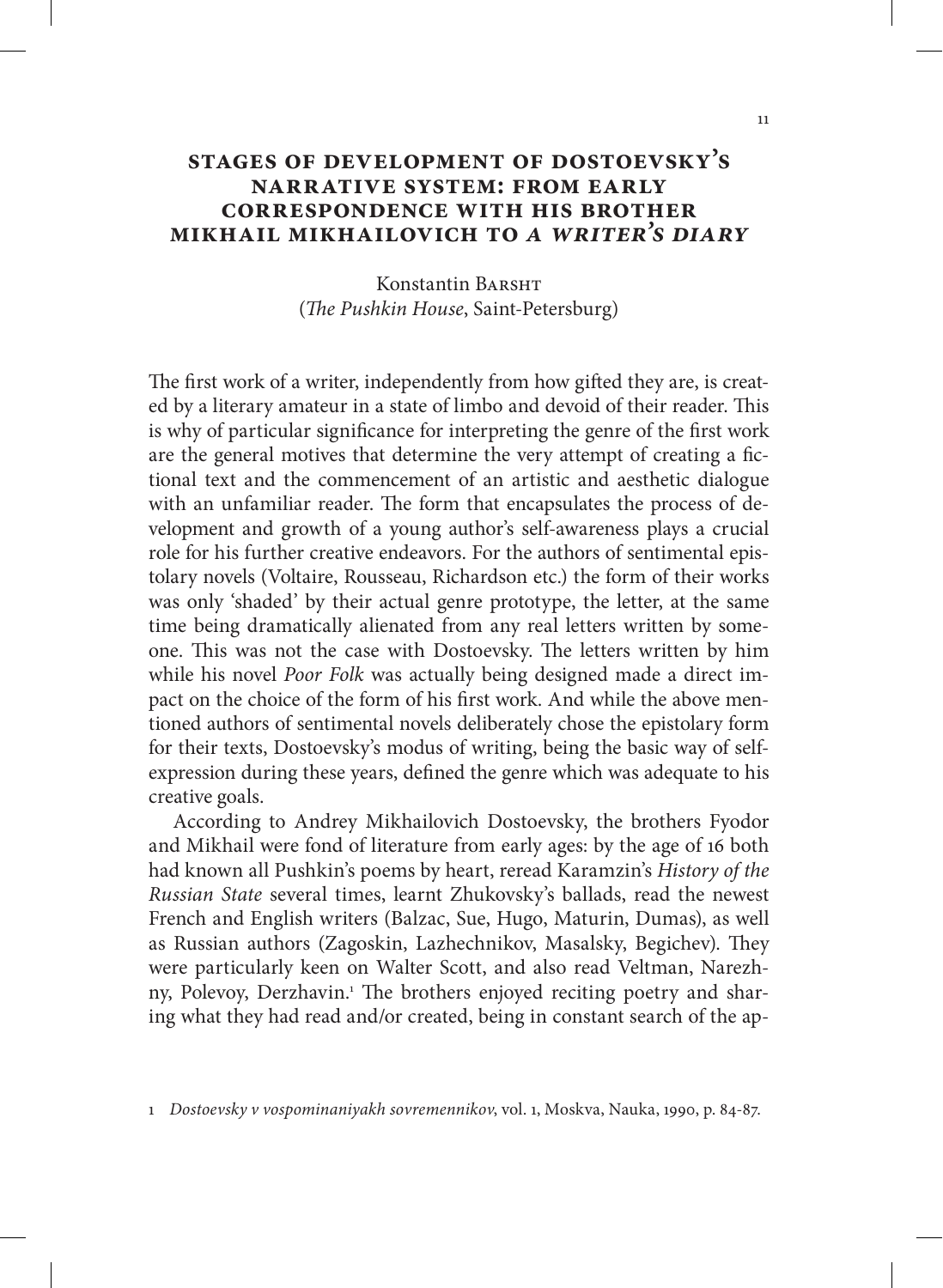#### 12 Konstantin Barsht

propriate wording for their thoughts and feelings. This permanent literary and aesthetic dialogue became a highly significant form of their spiritual and intellectual life and soon transferred from entertainment to a necessity having become an integral part of their lives.

Communication between the Dostoevsky brothers was chiefly oral up to their parting in June 1838. During Mikhail's entry exams to the Main Engineering School the medical commission acknowledged that the climate of Saint-Petersburg was harmful to him. Therefore, he was sent to the Guardsman's School in Revel (Tallinn), while Fyodor was admitted to the «Uchilische» (January 16, 1838) and remained in Saint-Petersburg. The existence of a unique literary and aesthetic environment that the brothers had been creating for many years was under threat. The only possible way out for them was intense correspondence that typically consisted of regular letters (more than one letter a week), which reported on what they had seen, read and thought.

In his article about Dostoevsky's texts of 1840s, G. Chulkov wrote that «the work of a writer does not start when he takes a feather, nor does it when the idea is conceived – it happens much earlier, when he discovers initial creative forces and the special attention to the surrounding world that defines him as a creator».<sup>2</sup> This close connection between the awakening of a writer's creative potential and his first work was emphasized by A. G. Tseitlin.<sup>3</sup> The main type of Dostoevsky's literary activities during the time preceding the creation of *Poor Folk* was correspondence with his brother, Mikhail Mikhailovich Dostoevsky in 1838-1844.

Due to accidental circumstances the literary and philosophic dialogue with his brother Mikhail, which was a highly important form of young Dostoevsky's spiritual life, occurred in writing. It did not impose any specific demands or requirements on Dostoevsky, apart from being sincere and, most importantly, provided an interested and understanding reader. The correspondence with his brother turned out to be a unique mechanism, which allowed Dostoevsky to perfect his skills of expressing thoughts and feelings in writing, to acquire the experience of authorship, and was the genuine debut of his literary life. It is not surprising that the communicative model of the brothers' correspondence in 1838-1844 was later replicated in the form of his first work, the novel *Poor Folk*; in turn,

<sup>2</sup> Georgy I. Chulkov, *Kak rabotal Dostoevsky v sorokovykh godakh*, «Literaturnaya uchyoba», 4, April 1938, p. 46.

<sup>3</sup> Alexandr G. Cejtlin, *Trud pisatelja*, Moskva, Sovetsky pisatel, 1962, p. 104-105.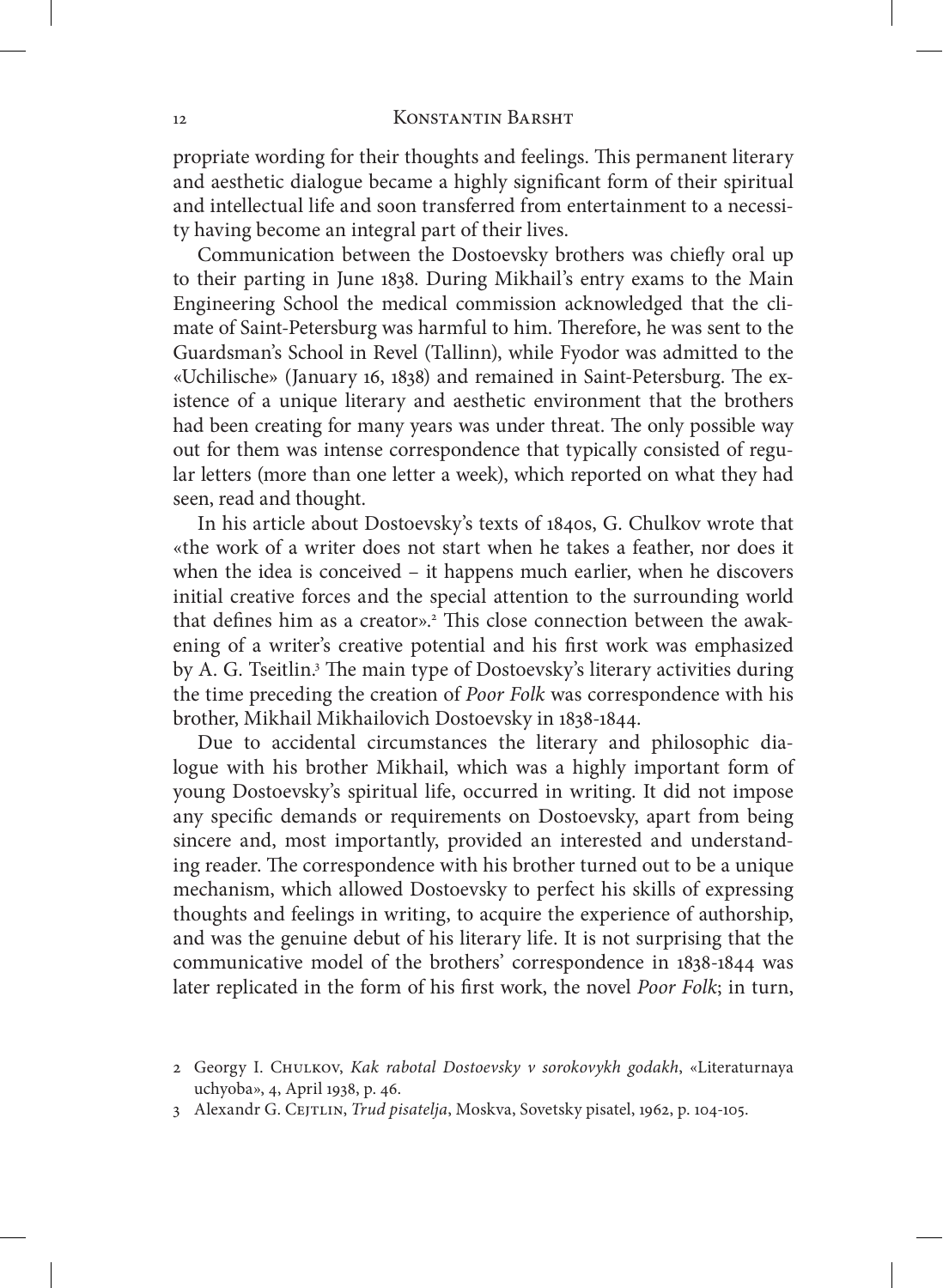its narrative structure was an immediate sequel and in a way a product of this correspondence.

The fact that the product of this work was not identified as a 'literary piece', as well as conscious aesthetic reliance on the best examples of world literature, created excellent conditions in order to resist the aggression of an 'alien style' and literary clichés. The possible and dangerous 'look back at oneself' as a 'beginning writer' actually disappeared due to three points. 1. Written dialogue as a record of intimate and friendly communication naturally continued the oral dialogue that had already had a developed tradition in the previous years. 2. The themes and issues that were discussed in the brothers' letters were chiefly literary and philosophic, their correspondence turning into a literary seminar organized as an exchange of replies and reviews; one can find there the names of literary heroes and their authors, hidden and explicit quotes, densely scattered allusions and paraphrases. At the same time the very organization of letters remains totally balanced, free and relaxed. Dostoevsky sticks to spoken style and occasionally gets the feel of the speech of heroes from the literary works he had read, stylizing his own voice to their language. 3. The motivation for correspondence between brothers Dostoevsky did not change in comparison with their oral communication: unrestricted philosophizing based on comprehending the ideology of world literature masterpieces, searching for answers to the 'human issue' (the 'eternal question') assumed to be the primary vector of the brothers' spiritual quests. According to O. M. Freidenberg, it is not the author, but rather the recipient that is the essential condition for narration.4 This was guaranteed by constant attention from Mikhail to everything that his brother wrote in his youth.

Therefore, in this correspondence Dostoevsky made his first steps in interpreting the 'mystery of human', which allows us to consider the letters to his brother the real start of the creative life of the future classic of world literature. Hence is greatest significance of every letter to Dostoevsky, who was intensely working on their form striving for the most accurate expression of thought. There is no doubt that these letters were first drafted, just like real literary texts. The draft of a letter to Varen'ka that Devushkin accidentally dropped (from the novel *Poor Folk*) is Dostoevsky's cryptogram.5 This correspondence naturally grew into his first nov-

<sup>4</sup> Olga M. Frejdenberg, *Mif i literatura drevnosti*, 2nd edition, Moskva, Vost.lit. RAN, 1998, p. 262-286.

<sup>5</sup> Dostoevsky had this habit of writing drafts of his letters all his life. See e.g., his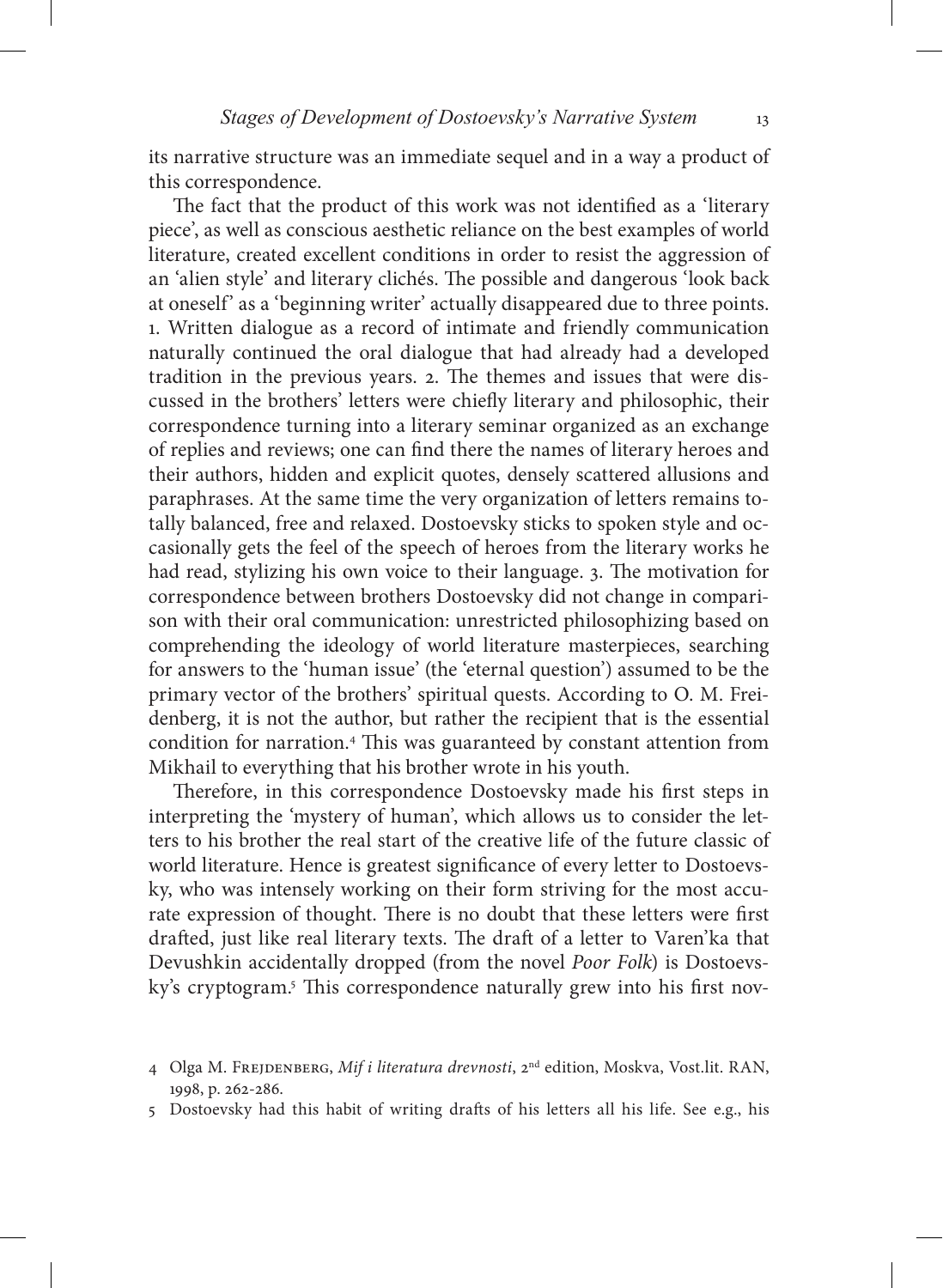#### 14 KONSTANTIN BARSHT

el keeping many of its formal characteristics. It is not only the genre that they share, but also stylistic features, range of themes. Numerous verbal figures from Dostoevsky's letters were later paraphrased in the novel.6

Upon completion of the *Poor Folk* novel the potential of epistolary narrative was exhausted and it was excluded from Dostoevsky's creative arsenal. Further works feature a varied set of storytellers and chroniclers, who inherit the image of the first eyewitness and narrator on the actual problems of the universe, Makar Alekseevich Devushkin. In this respect it is symptomatic that the letters written by Dostoevsky upon completion of *Poor Folk* significantly differ from those of 1838-1845, resembling everyday letters in their function and style.

Previously Dostoevsky declared the urgent necessity of correspondence with his brother persuading him to write more regularly and in greater volume. After the epistolary novel *Poor Folk* had been completed his attitude to letters changed dramatically: now he was saying that writing letters was «pure torture» for him. The reason was that the new situation required mixing two types of narratives – first-person letters and thirdperson story. The impossibility of such combination was later noted by Dostoevsky: «There is nothing more terrible for me than to write a letter. If I do something, i.e. write something, I completely get absorbed by it and after writing a letter I am never capable of starting to work».7 This attitude to letters remained during Dostoevsky's whole life after he had completed *Poor Folk*: «As to the letters, I am dull in this respect: I can't and am afraid of writing a letter», wrote Dostoevsky to L. A. Ozhigina in 1878.<sup>8</sup>

Dostoevsky experienced this new condition right after he had completed the first version of *Poor Folk*. By the end of 1844 already his letters to Mikhail had changed beyond recognition starting in a very untypical manner: «I'm in a hurry to answer as quick as I can (I'm out of time)» (September 30, 1844); «You must have been waiting for my letter, dear brother» (March 24, 1845); «I'm sorry I haven't written for a long time»

letter to N. M. Katkov (September 10-15, 1865) from Wiesbaden, with the project of *Crime and Punishment* (Fyodor M. Dostoevsky, *Polnoe sobranie sochinenij*, t. 28/2, Leningrad, Nauka, 1985, p. 136-139).

<sup>6</sup> See Konstantin A. Barsht, *Literaturnyi debyut F.M. Dostoevskogo: tvorcheskaya istoriya romana* Bednye lyudi, in Fyodor M. Dostoevskij, *Bednye lyudi*, Seriya «Literaturnye pamyatniki», Moskva, Nauka, 2015, p. 379-515.

<sup>7</sup> Fyodor M. Dostoevsky, *Polnoe sobranie sochinenij*, t. 30/1, Leningrad, Nauka, 1985, p. 220.

<sup>8</sup> *Ibid*., p. 9.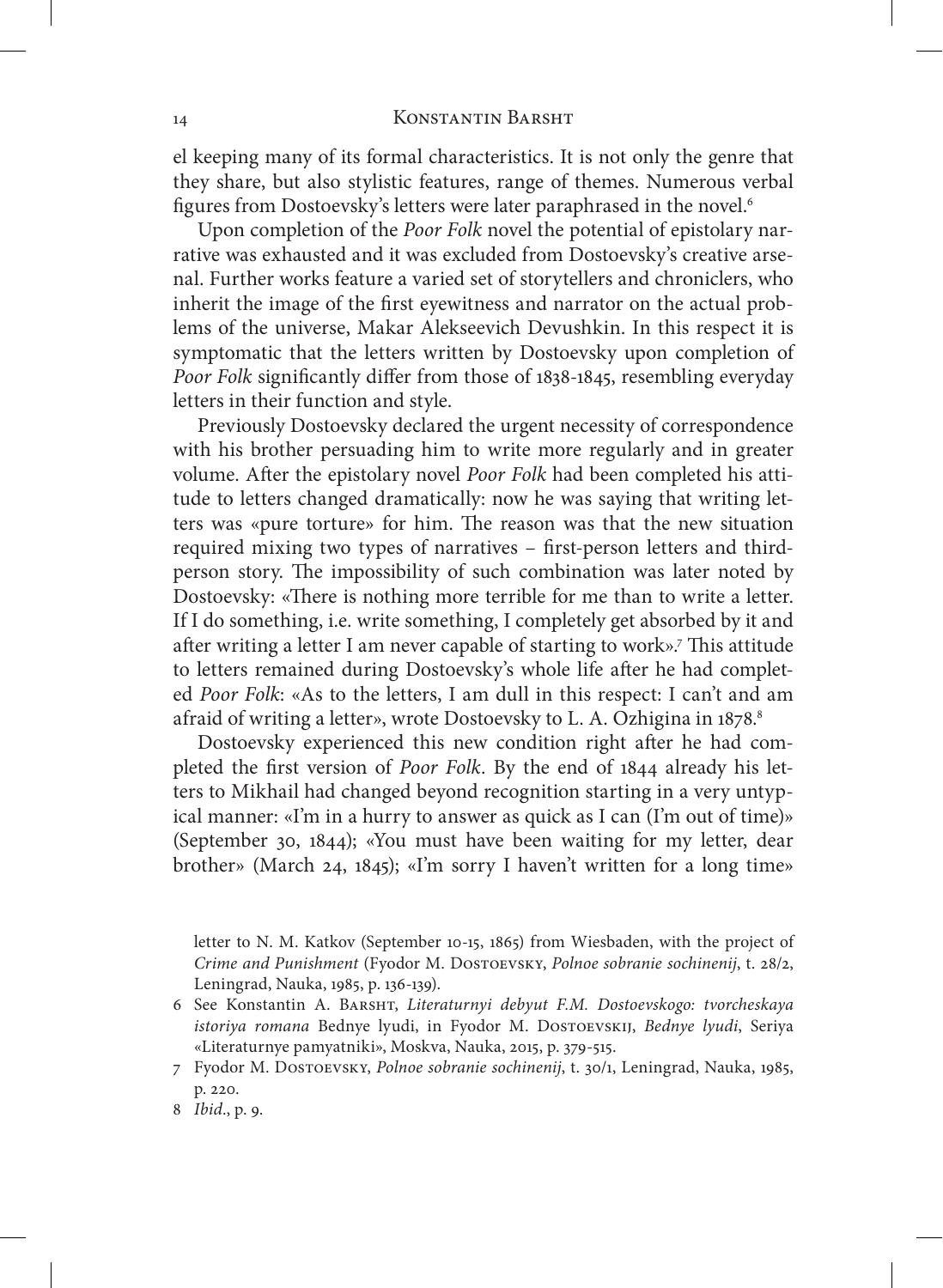(May 4, 1845); «I've had neither time, nor mood to inform you on anything to do with me» (October 8, 1845); «I'm writing in haste now; besides, time is scarce» (November 16, 1845); «First of all, don't be mad at me for not writing so long. God knows, I've had no time...» (February 1, 1846).<sup>9</sup> In one of the letters from this period (April 1, 1846) Dostoevsky provided the following characteristic of the change he had experienced: «My friend. You must be reproaching me for not writing for so long. But I totally agree with Gogol's Poprishchin: "Letters are nonsense, written by pharmacists". What was I to write you? I would've had to write volumes if I'd wanted to speak the way I wanted».<sup>10</sup>

Dostoevsky was totally aware of the fact that the epistolary form had exhausted its potential in his debut novel *Poor Folk*. While working on *The Double*, which was his first narrative as such, Dostoevsky realized the narrowness of the epistolary form, which required «volumes» in order to deal with the new creative tasks. In search of the form of his sophomore work, he refused from the epistolary genre; it was his aesthetic resistance to this form that gave birth to the new narrative model, which Dostoevsky was moving towards in *The Double* and which brought him the world fame. The new texts, the «volumes», would actually be written later, but none of them would turn back to the roots – the epistolary form. Summarizing the meaning of changes he had experienced after the novel *Poor Folk* had been completed, Dostoevsky wrote: «Brother, in terms of literature I am not the one who I was two years ago. Then it was childish, it was nonsense. Two years of studies have brought and taken away a lot».<sup>11</sup>

Based on the meaning of those changes that were taking place in the sphere of Dostoevsky's self-expression and conditions of his personal communication with the outer world one can suggest a chronological typology of epistolary forms that accompanied his literary activities:

1. The letter as an everyday document, before the breakage of oral communication with his brother Mikhail in 1838, as well as after this year with all correspondents except M. M. Dostoevsky, and after 1846 with all correspondents. It was the primary genre which generated meta-letters (essays, confessions, reviews etc.) in the correspondence with his brother.

<sup>9</sup> Fyodor M. Dostoevsky, *Polnoe sobranie sochinenij*, t. 28/1, Leningrad, Nauka, 1985, p. 99, 106, 108, 112, 115, 117.

<sup>10</sup> *Ibid*., p. 119.

<sup>11</sup> *Ibid*., p. 108.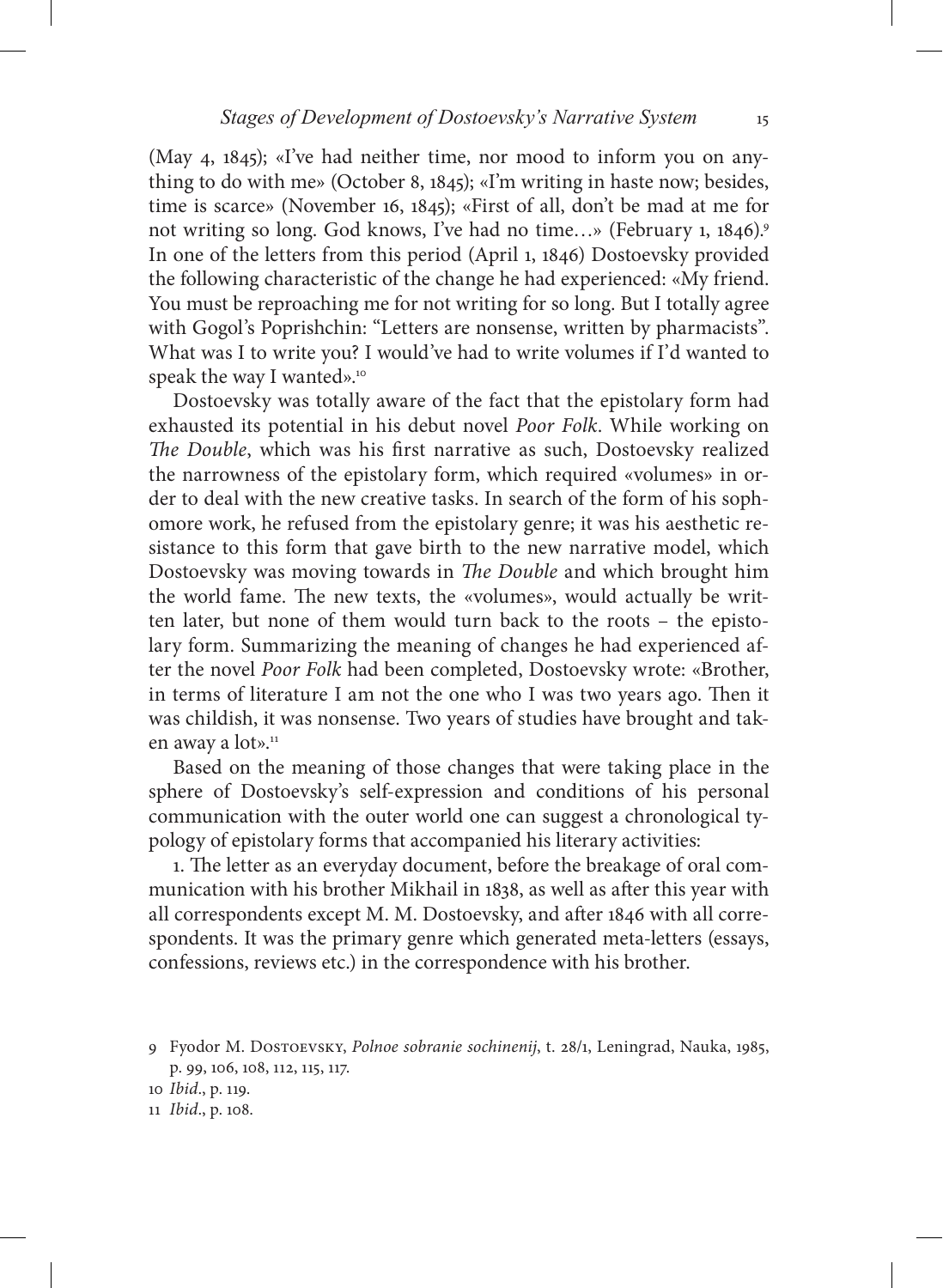#### 16 KONSTANTIN BARSHT

2. Letters to M. M. Dostoevsky as a special type of narrative based on an everyday letter; the original form of Dostoevsky's authorship, the natural way to his first literary attempts, a trial of 'style', 'projects' and 'artistic ideas' (1838-1844).

3. The epistolary novel *Poor Folk* as a literary debut, whose imaginary narrative registered the style and artistic ideas outlined and tried out in Dostoevsky's correspondence with his brother (1844-1845).

4. After 1845 the epistolary form exhausted itself and was excluded from Dostoevsky's written practice, its function having been fulfilled. The letter retains the former modus of a communicative act with all correspondents, including M. M. Dostoevsky. It serves as a basis for a narrative of a storyteller-chronicler in its variety of types (works of 1846-1881, starting from *The Double*).

5. The revival of the old genre of correspondence with brother Mikhail in *A Writer's Diary*; such level of trust in addressing the recipient was determined by the possibility of getting, for the first time in Dostoevsky's literary life, a reader, who was, even if not equal, close to Mikhail Mikhailovich Dostoevsky in terms of the degree and quality of spiritual intimacy.

Of course, the borders between the periods are not distinct and in a number of cases it is impossible to give an exact date of transformation from a usual everyday letter into a 'literary diary' and back. This process is a part of the general integral and continuous process of creative realization of F. M. Dostoevsky within the global communicative situation that defined the formats of his dialogue with the surrounding world.

These formats of Dostoevsky's written word were, each on its stage, of great significance in this process, but each consecutive would not have been feasible without the previous one. The stages of development of Dostoevsky's creative writing are not equivalent for a scholar in literary history, especially in terms of comparative studies of various authors, literary trends, schools and directions; most attention has traditionally been paid to the fourth period, the one of Dostoevsky's professional literary life.

Starting from *Poor Folk* and onwards, during all his creative life, the storylines and events Dostoevsky's works were based on moral and ontological imperative marked as «the image of Christ», as well as heroes' approaching or, on the contrary, conscious or unconscious distancing from it. The characters' steps towards the realization of their aims can be referred to as ethical metaphors: shifts along (forwards or backwards) or perpendicularly to the central axis, thus forming the plot lines. What the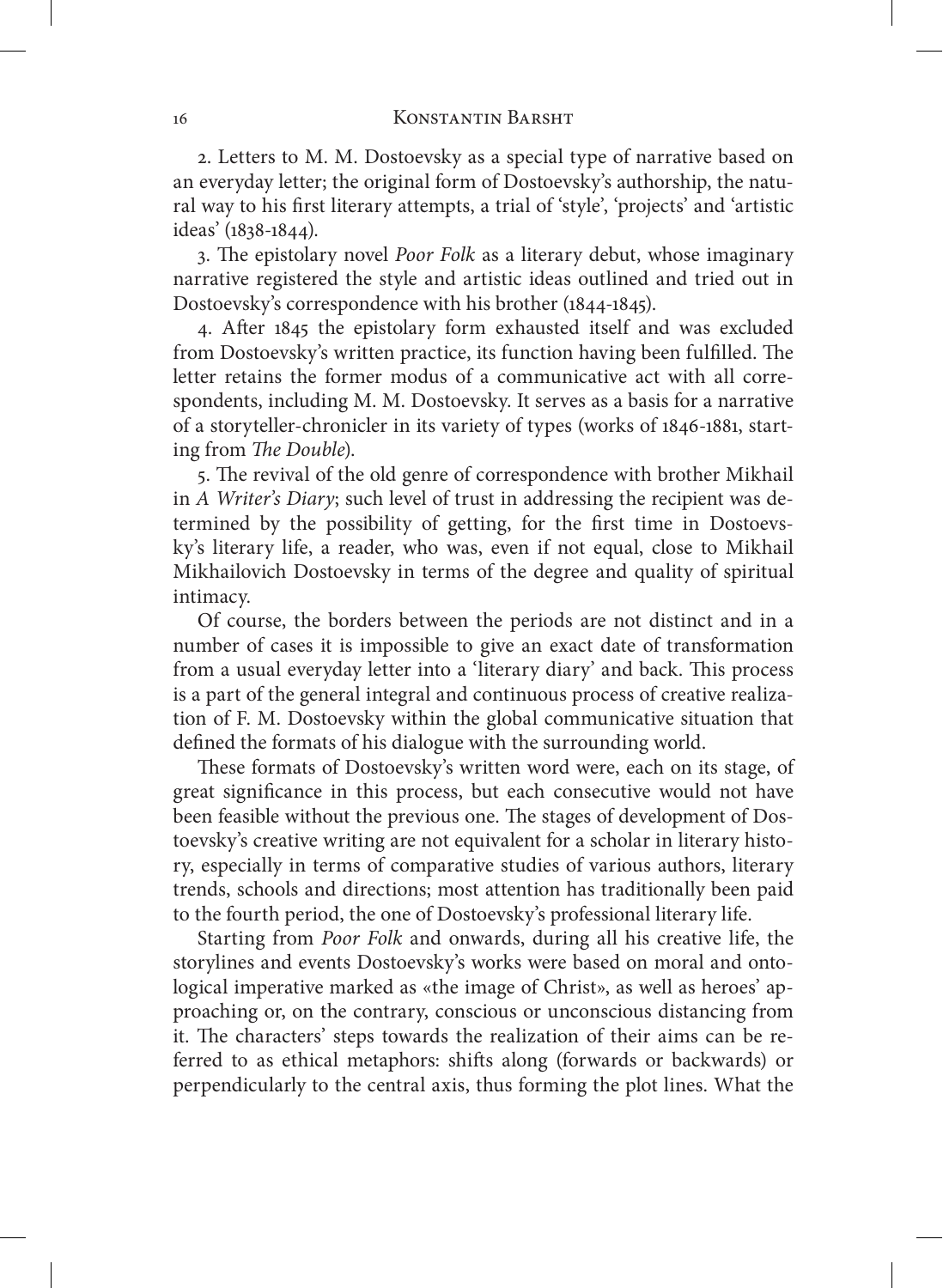narrator Dostoevsky was searching for can be described as an imaginary and ethical presentation of an ethically ideal value system, which, from the writer's point of view, endows life with meaning through the very fact of its existence and influence on the people around. This is the starting point for 'a highly realistic' text, in which the first, second and third persons turn out to be essentially equal in their ontological value and functionally defined by each other. Dostoevsky had been searching for such a hero and storyteller all his life and in this narrative 'ladder' of his, from *Poor Folk* to *A Writer's Diary*, one can indicate twelve basic steps.

1. The immediate testifying which is typologically close to the lyrical discourse – the correspondence with brother Mikhail Mikhailovich from 1838 to 1844. While the first letters were purely monological, working as everyday documents and registering a simple exchange of opinions, those after 1839 start to incorporate Dostoevsky's literary and philosophic themes, replies to his own questions, which were reflected in Mikhail Mikhailovich's comments. The brother turned out to be both an author of texts and a recipient capable of appropriately assisting Dostoevsky's dialogic narrative discourse, which was being created at this time. This is how the structural prototype of 'mirror narration' was created, which would later be used in *Poor Folk*.

2. On the other hand, Dostoevsky was also considering the tradition of Balzac's novel, whose 'realistic' narrator owned a high degree of competence and introspection. In Dostoevsky's translations from Balzac, Sue and George Sand events are assessed from the angle of social value system. This kind of adoption did not strike root in Dostoevsky's further texts, although it was priceless experience in building the narrative based on 'I-for-you', where 'you' is not yet a 'brother of mine' but a citizen and a relative, a «companion of life's event», as Bakhtin would have said.

3. The *Poor Folk* novel is a combination of the first and the second stages, where the situation is doubled: the intensely subjective and intensely objective narrators, Devushkin and Varen'ka, represent these narrative guidelines by exchanging written utterances and forming a common text thereby. This creates the effect of 'mirror narration': the implicit author and implicit reader of the text designed for a concrete reader get interchanged. Instead of himself, Devushkin presents an 'abstract author' of his letters, while Varen'ka provides the necessary 'abstract reader' to Devushkin. In Varen'ka's letters the situation is structurally opposite. One should note here that as Devushkin's 'personal style' is being formed, the abstract, concrete authors and the narrator, which were unified in an eve-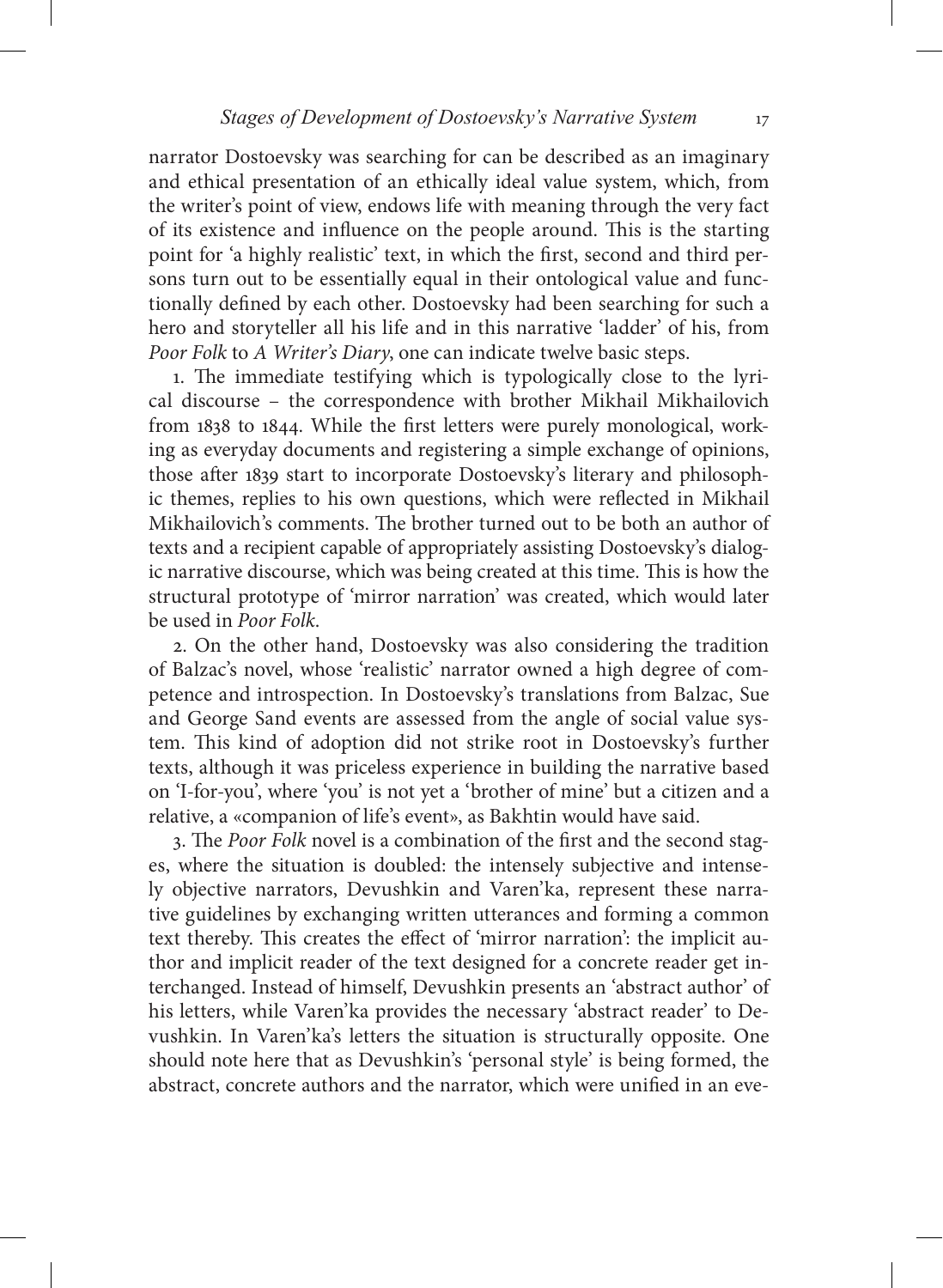#### 18 KONSTANTIN BARSHT

ryday letter, get gradually separated. The abstract author in *Poor Folk* exists on two levels: on the first one it belongs to the text of the novel, whereas on the second one it is split into the abstract author of Devushkin's letters and that of Varen'ka's letters.

4. *The Double* story determines the next stage in Dostoevsky's search for the ideal narrative system. The writer refused from splitting the subject of narration (*Poor Folk*) and comes to splitting the object of narration: in *The Double* two different characters form two different sides of one hero which breaks into two separate fates and create two axiologically opposite viewpoints. Still, it must be noted that there is no complete functional equality between the doubles: the narrative sphere retains connection with senior Golyadkin, while junior Golyadkin acts as a clean character devoid of any narrative functions. Senior Golyadkin is a prototype of Dostoevsky's chroniclers, humble witnesses and describers, who is of the minimum social status and maximum ethical competence. However, *The Double*, which was the first attempt to break out of the 'mirror narration' to the desired 'fantastic realism' 'I-for-you', still does not own the features that would distinguish the later Dostoevsky: unity, synchrony and axiological equality of several viewpoints, of the look at oneself and the world around.

5. *A Novel in Nine Letters* is a step back in Dostoevsky's creative evolution, from the narrative system of *The Double* to the earlier 'mirror narration' of *Poor Folk*. The attempt to turn back the history of his creative quests did not prove to be successful: Dostoevsky managed to recreate the narrative structure of *Poor Folk* but the work itself was not excellent. Dostoevsky had the right to suppose he had mastered this form, comparing his text with N. V. Gogol's *The Lawsuit*, 12 but the fictional system of this text turned out to be, even though fairly familiar, outdated in regard to the new goals that Dostoevsky pursued.

6. The group of *Petersburg Stories* of 1846-1849 (*Netochka Nezvanova*, *A Weak Heart*, *White Nights* etc.) proves that having refused from the 'double narration' system of the unsuccessful *A Novel in Nine Letters* and at the same time from a highly perspective narrative system of *The Double*, which got cold reception from Belinsky's group and contemporary critics, Dostoevsky turned his attention back to Balzac's narrative system, which was tried and examined in his translation of *Eugénie Grandet*. In these stories he again tried to transplant Balzac onto Russian ground, not his texts this time, but rather his poetic language and narrative system.

12 *Ibid*., p. 116.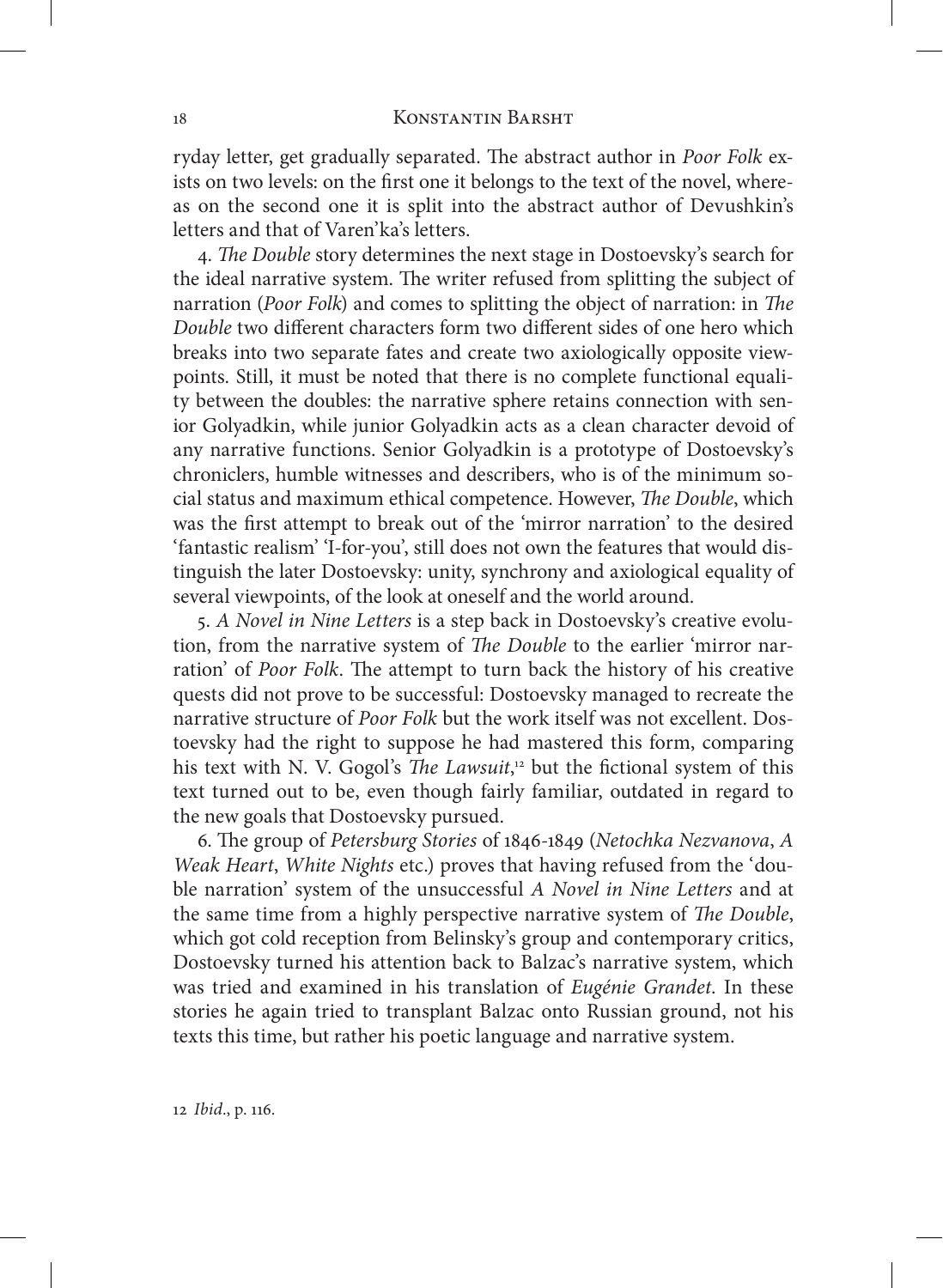7. The crisis connected with looking for a new storyteller that Dostoevsky was experiencing at the end of 1850s is clearly seen in his genre searches and aspiration for drama; the narrator acts only as a point of view being excluded from the plot. In *The Village of Stepanchikovo* and *Uncle's Dream*, which resemble drama in their structural features, the narrator is practically devoid of authority owning a low level of introspection and, at the same time, a high level of competence, the ability to understand what is happening. In these works the storyline is created by the description of the ways the hero diverges from the ideal value system, whose bearer he is thought to be.

8. The positive result of Dostoevsky's Siberian exile (1850-1859) was the fact that he had a chance to study and feel the narrative system of Evangelical stories: unsophisticatedness, humble intonation of the storyteller, sincerity, frankness and intrepidity in depicting what they have witnessed. The apostle's narrative intonation was the main acquisition for exiled Dostoevsky; the period of permanent and attentive reading of the Gospel presented to him by N. D. Fonvizina became the time of formation of the narrative system of his future five novels. Relying on the ideal of modest and artless witnessing on the Divine Providence registered by the evangelical storytellers, Dostoevsky started moving towards creation of a similar type of narrative, which is based on witnessing without anger or condemnation. *Humiliated and Insulted* was the first step in this direction, close in its ethical competence to the idealization of the 'good sentimental' type, like in case of *Poor Folk*.

9. The next step of Dostoevsky's way to a perfect narrator was his attempt of directly addressing the reader in his magazines «Time» and «Epoch» (1861-1865). The possibility to unify the abstract author and the narrator, which Dostoevsky recognized in journalism, attracted him as a way of realizing his creative potential in a most natural and direct form of testifying, which most adequately reflected the narrative ideal formed in his mind during the time of exile in the penal settlement. The feature of this kind of aesthetic communication was the possibility of using an alien cultural outlook as a chronotope for the heroes of one's own narrative.

10. A special place in Dostoevsky's search of the ideal narrative belongs to the *Notes from Underground*. Having already realized the value of speaking and assessing from a morally impeccable point of view, the writer fulfills an ethically opposite model. The story offers ruthless self-examination of the human that is oriented towards the high degree of objectivity and precision in his description of the world he sees. However,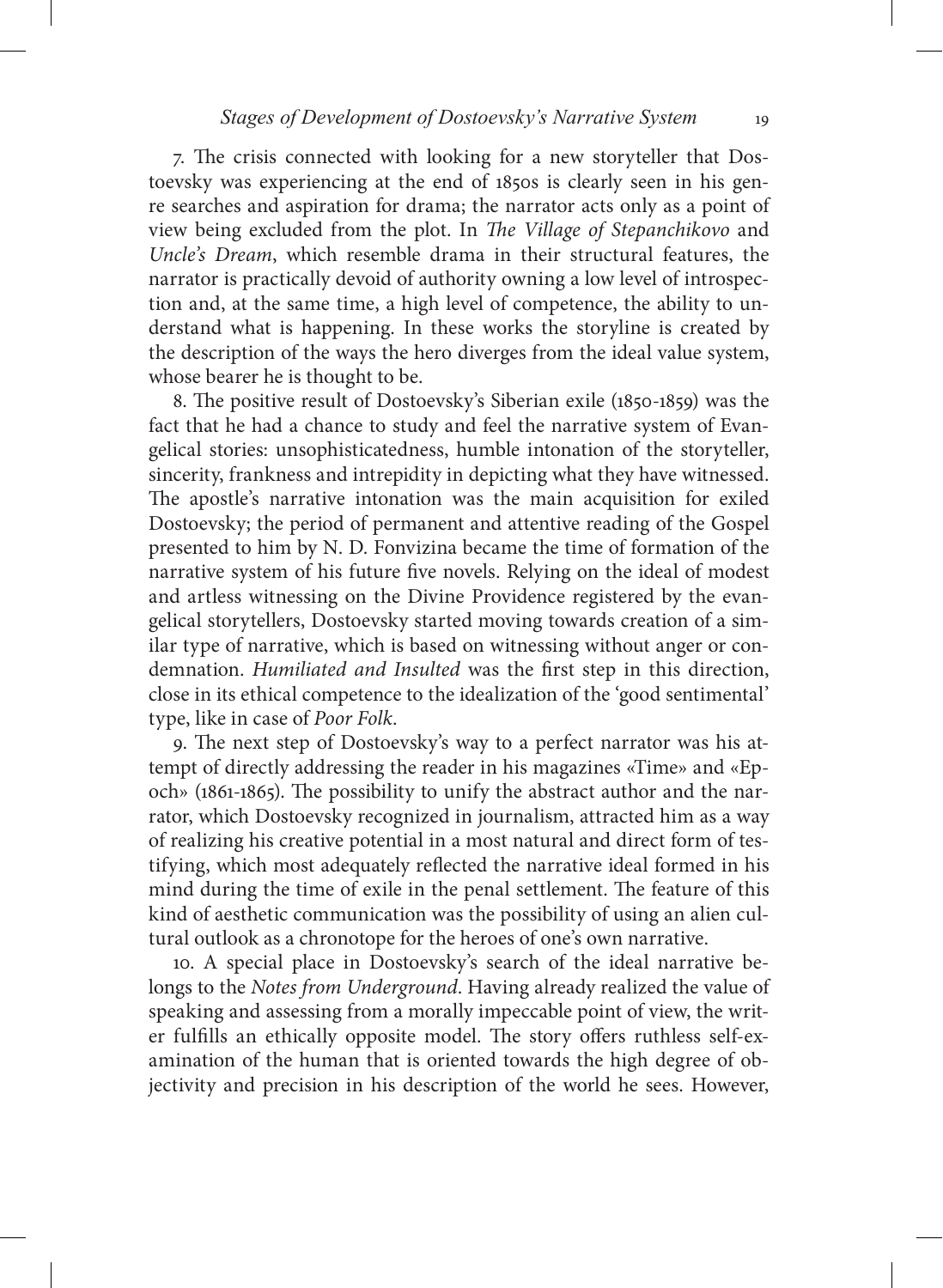#### 20 Konstantin Barsht

this narrative starts to fight back against the hero's consciousness, which makes him naturally reveal the catastrophic condition of his inner world due to the outstanding narrative resources he owns (introspection, credibility, reliability). In fact, Dostoevsky turns back to the model of *Poor Folk* and *The Double*, but modernizes it by removing the effect of physical splitting and leaving the 'senior' and the 'junior' underground hero as a single entity in two images – the narrator and the actor.

11. The five great novels by Dostoevsky (1860-1870: *Crime and Punishment*, *The Idiot*, *Demons*, *The Adolescent*, *The Brothers Karamazov*): the differences in the narrative options presented in them can serve as a material for independent analysis, $3$  while our attention is focused on these works as one stage in the development of Dostoevsky's narrative model. The main point here is that he made a step forward in comparison with *Notes from Underground*, which implied the fundamental possibility of passing the narrative position to any character, rather than placing the subject and the object of narration within one hero. At the same time this narrative position works in the same way as in *Notes from Underground*, i.e. in two directions at the same time: within the mental outlook and milieu, inside and outside, towards personally ontological interior and exterior. In these conditions the range of depicted events, the plot, becomes a set of mistakes and creative successes of a person who is searching for a positive ethical ideal ('positively beautiful man'). At the same time the preacher's intonation is getting louder from novel to novel and becomes obvious in *The Brothers Karamazov* as a wording for or, rather, imitation of Christ's viewpoint on the depicted events.

12. *A Writer's Diary* does not add anything to Dostoevsky's narrative system being some sort of reduction of that of the five novels: the narrator is placed in the cultural diegesis formed with common time and space for the author of *A Writer's Diary* and its reader. This is where the position of an artless and righteous eyewitness, which Dostoevsky was elaborating during his exile while reading the Gospel, reaches its apogee. *A Writer's Diary* is an attempt to describe the reality from the point of view of a Christ-like narrator. Dostoevsky focused on the new ideal narrative point uniting his books with what mattered most to him – the ethical attitude of the narrator. The one in *A Writer's Diary* is aimed at carefully count-

<sup>13</sup> See the typology of Dostoevsky's novels from the narratological perspective: Wolf Schmid, *Narratologiya*, Moskva, Yazyki Slavyanskoy Kultury, 2003, p. 91-92 (English translation: *Narratology: An Introduction*, Berlin/New York, De Gruyter, 2010).